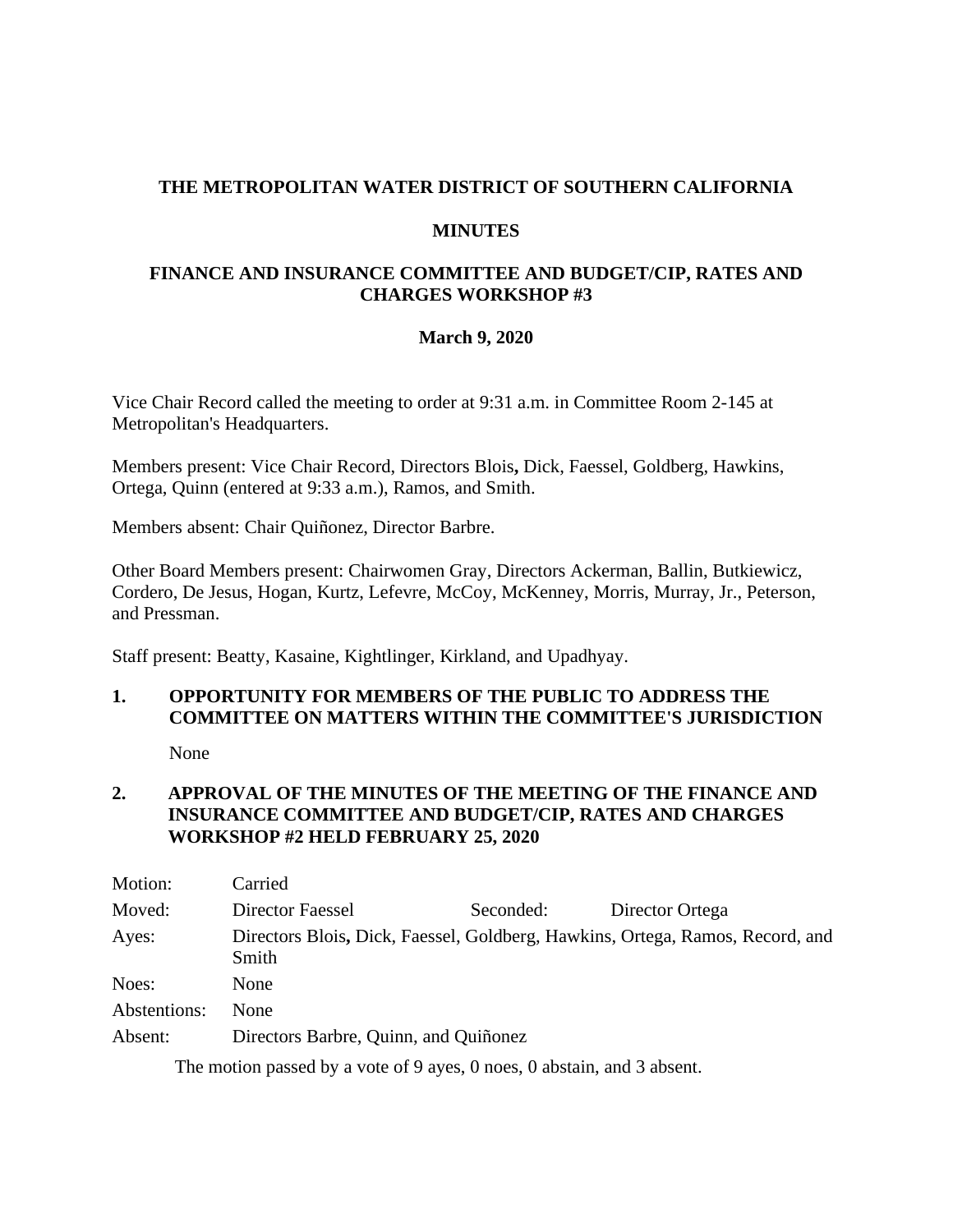Finance and Insurance Committee and  $\qquad$ -2- March 9, 2020 Budget/CIP, Rates and Charges Workshop #3 Minutes

#### **3. CONSENT CALENDAR ITEMS – ACTION**

None

### **4. OTHER BOARD ITEMS -- ACTION**

None

#### **5. BOARD INFORMATION ITEMS**

9-2 Review of the Metropolitan Water District Act Section 124.5 ad valorem property tax limitation for fiscal years 2020/21 and 2021/22

Presented by: Katano Kasaine, Assistant General Manager/Chief Financial Officer

Ms. Kasaine provided an overview of the Metropolitan Water District (MWD) Act Section 124.5 ad valorem property tax for fiscal years 2020/21 and 2021/22, which included limitations, restrictions, and the importance of maintaining the tax rate at .0035 percent.

The following Directors provided comments or asked questions:

- 1. Goldberg
- 2. Smith
- 3. Blois
- 4. Ortega
- 5. Hogan
- 6. McKenney

#### **6 COMMITTEE ITEMS**

- a. Subject: Proposed biennial budget, which includes the Capital Investment Plan and revenue requirements for fiscal years 2020/21 and 2021/22; proposed water rates and charges for calendar years 2021 and 2022 to meet revenue requirements for fiscal years 2020/21 and 2021/22; tenyear forecast; and Cost of Service Report (Workshop #3)
	- Presented by: Arnout Van den Berg, Unit Manager-Rates, Charges & Financial Planning

Tobin Tellers, Section Manager-Engineering Services

Mr. Van den Berg presented the committee with the follow-up items from Workshops #1 and #2, which included hypotheticals of the impact of a potential Delta conveyance project, the proposed Regional Recycled Water Program, and OPEB/PERS prefunding. He also discussed the reason why we cannot provide an impact analysis of anticipated cost of State Water Project subsidence to the 10-year forecast and that the current 10-year forecast includes cost provided in the fall of 2019. Finally, Mr. Van den Berg provided the impact of funding CIP at 80%, 90%, and 100%, funding levels, and the average fullservice rate in 2021 and 2022 under each scenario.

The following Directors provided comments or asked questions:

1. Smith